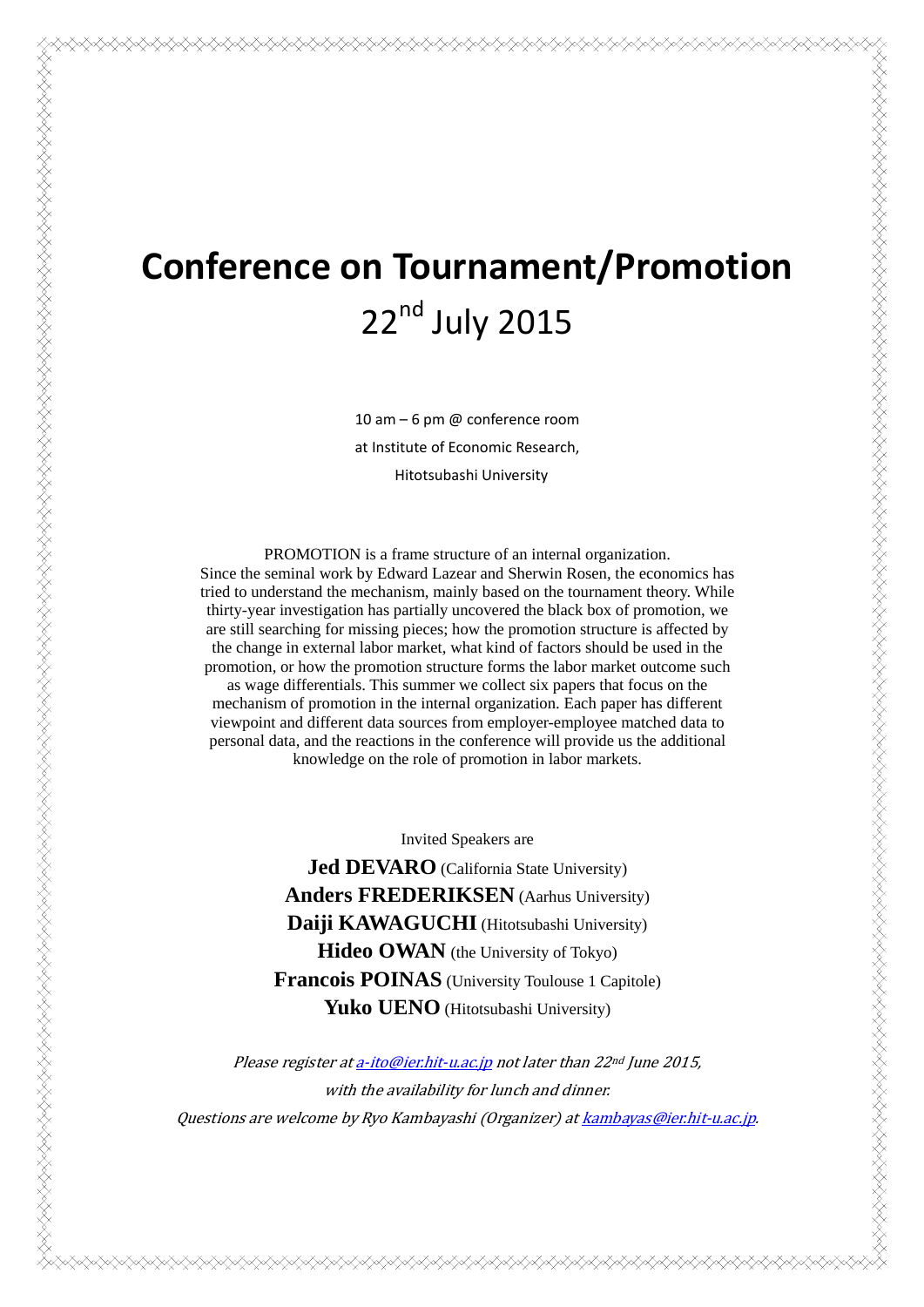# Program (subject to change)

#### 10:00 **Comedity** Opening remark by organizer

#### **10:10-11:10 Jed DEVARO** (California State University)

"Internal and External Hiring: the Role of Prior Job Assignments" (with Antti KAUHANEN and

## Nelli VALMARI)

Using a large, linked, employer-employee panel data set from Finland we highlight the importance of work history as a determinant of internal-versus-external hiring decisions. Prior studies have shown that external candidates need better observable indicators of ability (in terms of education and experience) than internal candidates do. Our work confirms those results. We also show the (new) result that external candidates need strong observable indicators of ability (in terms of prior career success nd occupation-specific human capital) to be hired.

#### **11:10-12:10 Yuko UENO** (Hitotsubashi University)

#### *"Firms' Incentive Provisions: Tournament Structure and Worker Flow" (with Ryo KAMBAYASHI)*

This study aims to examine how Japanese establishments employ varied tools to motivate workers including wage progression, bonus, promotion, or threat for dismissals. We base our discussion on standard tournament structure, while taking account of the link between the tournament and the worker flow that affects the degree of internal competition for managerial positions. By the use of an establishment-level panel dataset, we find that our data is consistent with the tournament theory, particularly after the Lehman shock. Further, there is some evidence that indicates Japanese firms tend to treat lifetime employees separately from mid-career workers in their promotion ladder.

FRANDERS FRANDERS FRANDERS FRANDERS FRANDERS FRANDERS FRANDERS FRANDERS FRANDERS

**Lunch (12:10-13:30)** 

# **13:30-14:30 Daiji KAWAGUCHI** (Hitotsubashi University)

*"University Prestige, Performance Evaluation, and Promotion: Estimating the Employer Learning* 

#### *Model using Personnel Datasets" (with Shota ARAKI and Yuki ONOZUKA)*

The employer learning model postulates that employers form employees' prior ability distribution from educational credentials and update its distribution by observing workers' performance on the job. This paper estimates the employer learning model for university-graduate white-collar workers using personnel datasets from two large manufacturers that contain rich information, including the name of the university from which the worker graduated, annual performance evaluations, and position in the promotion ladder. The estimates indicate that employers learn workers' ability relatively quickly through observing their performance on the job. The initial expectation errors on ability decline by a half in about three to four years in the two companies. Companies promote graduates of elite schools quickly mainly because they tend to perform better on the job.